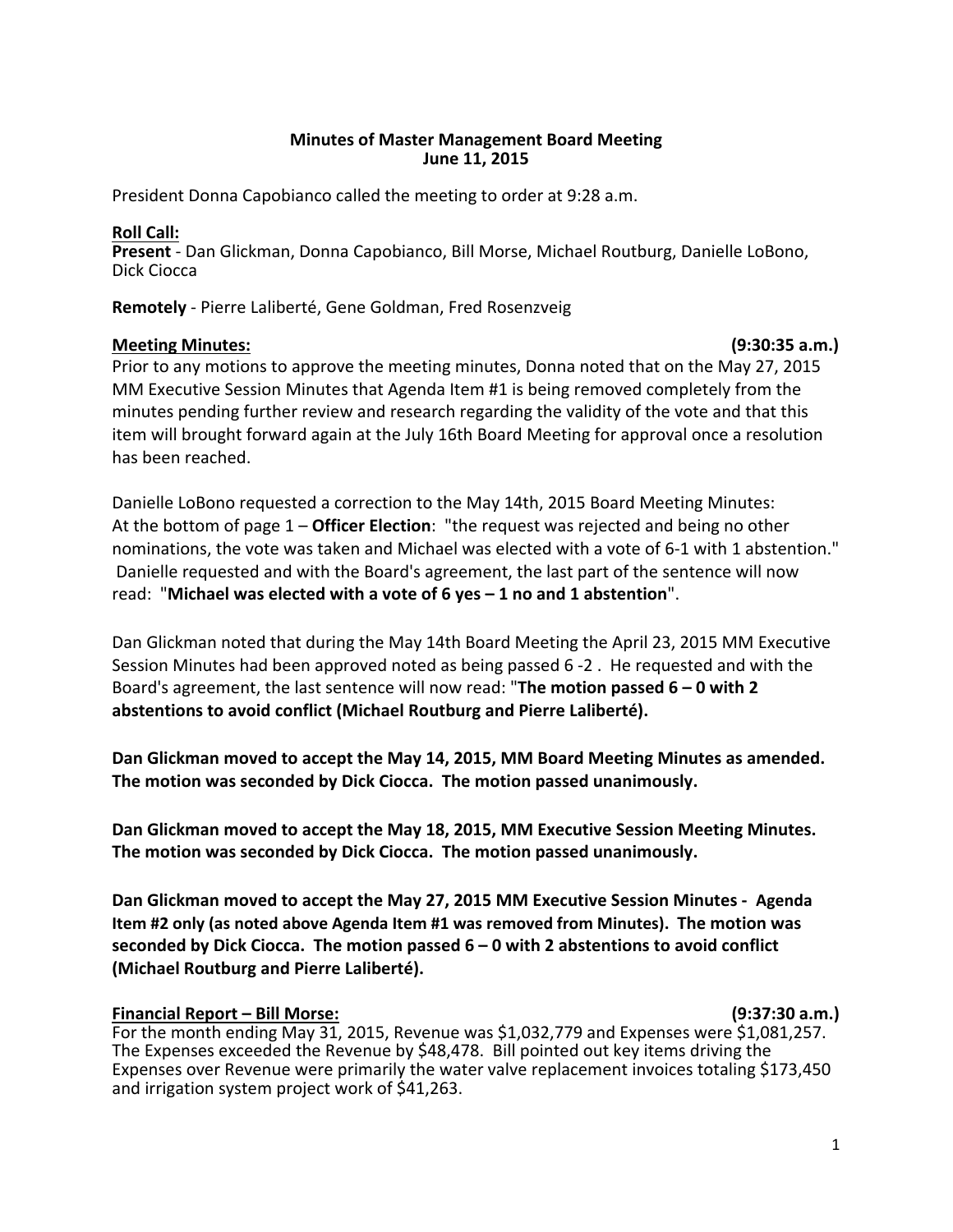In response to a Member inquiry, Bill clarified the project is moving faster than anticipated, therefore, a Board decision is needed to decide whether to finish job sooner or hold back and complete the job based on original projections.

YTD Revenue was \$5,176,925 and Expenses were \$5,270,072. The Expenses exceeded the Revenue YTD \$93,148.

The balance sheet is showing Cash of \$1,981,236 and CDs of \$2,709,000. Total Cash is \$4,690,236. The Net Assessments Receivables on uncollected items was \$941,532. Total Assets were \$6,384,975 with Total Liabilities of \$5,657,911 and Total Net Equity \$727,064.

Bill noted the audit report for year ending 12/31/2014 by the Village CPA would be made available pending resolution of the uncollected assessments. Per Member inquiry, Kelly advised certified audit reports for 2013 and 2014 would be announced and published via CVEDB.com and the Reporter in the fall when they resume publication. .

# **President's Report – Donna Capobianco, President: (9:43:13 a.m.)**

1) Donna announced Andrew Winston as new corporate counsel of CVEMM effective immediately.

After Member inquiry regarding the May Board Meeting Minute's absence in the Reporter, Gene reminded only pre-approved minutes are published. Fred reminded the community has access to all meetings via CVEDB.com.

2) Donna reported security concerns in the Village are present as was discussed at the COOCVE Executive / Area Chair meeting, and reminded residents ABM Security is not responsible for individual property 24/7; and noted they can be contacted via telephone and/or Broward Sheriff's Office. Also, suggested contacting your property manager for possible safety provisions.

# **Executive Director - Kelly O'Meara Hampton: (9:51:22 a.m.)**

1) Bus Steps-Kelly informed residents a fifth attempt to modify the bus step has failed, and continued efforts with First Transit would be made, even possibly seeking an alternative company. Per member inquiry, the buses remain ADA compliant. Further comments, suggestions, and recommendations were made by the Board. (Refer to time stamp above for full discussion.)

Dick asked about the possibility of the city bus brought up at a previous meeting. Donna noted she had contacted the city commissioner twice and is currently awaiting feedback.

- 2) Bus Route Optimization **(10:04:37 a.m.)** Data collection would be analyzed for possible route enhancements over the coming month.
- 3) Village Lighting **(10:04:58 a.m.)**

Photometric study results were generated and await progress recommendations to move forward; the results would then be furnished to FPL for proposal. Kelly stated FPL had been helpful and emphasized options for cost-effective alternatives would be sought, including the possibility of solar lighting. Per Member inquiry, it was advised a four-week time frame was needed to furnish results to the Board for discussion. (Refer to time stamp above for full discussion.)

# 2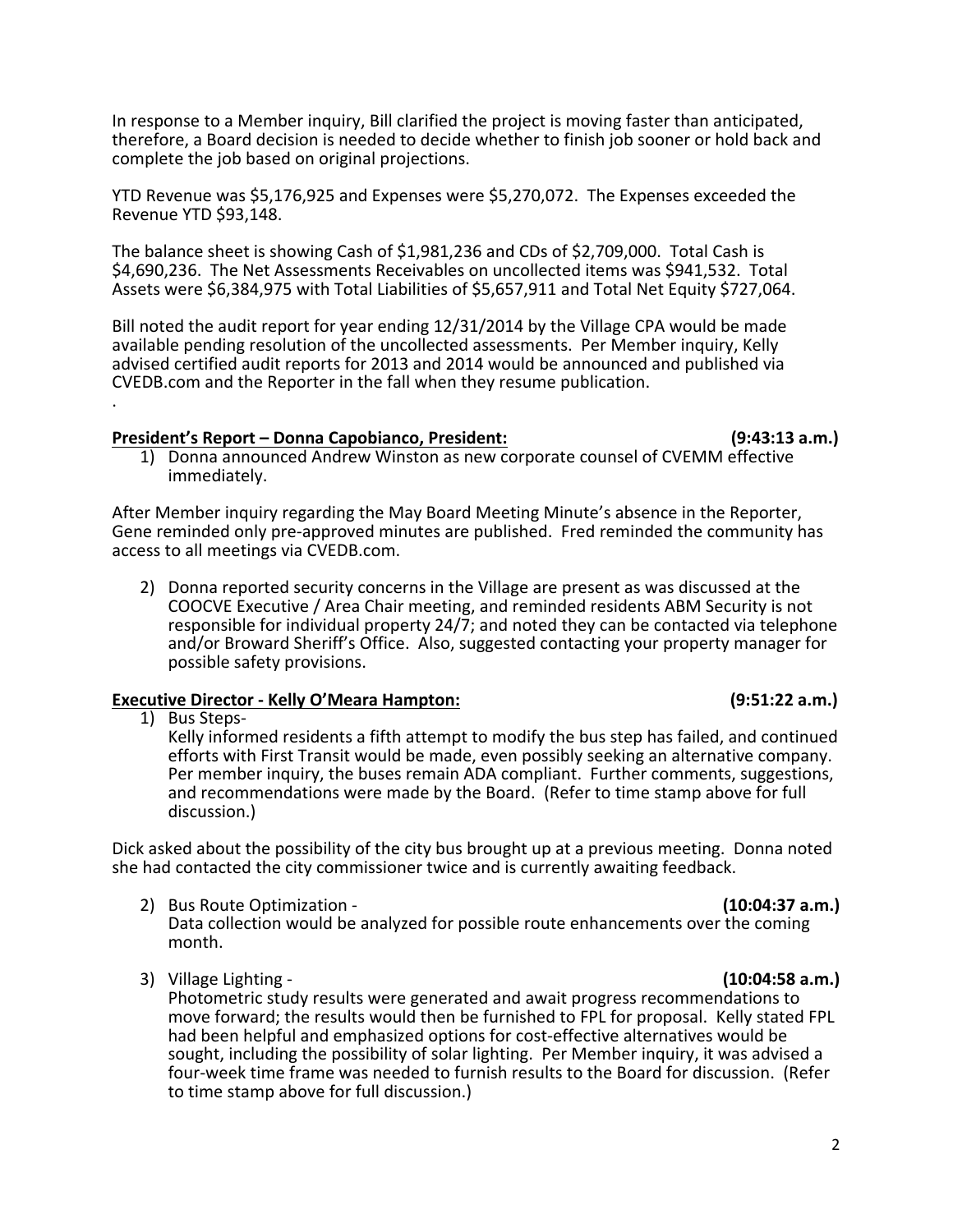# 4) Tree Canopy Project - (**10:08:38 a.m.)**

Kelly reported over 100 trees planted to date. A discussion ensued regarding ficus trees and what would be mandated to be removed and how MM might use current planting to mitigate current City requirements. A ficus tree survey in the Village was underway to determine which trees would be decided on for removal. An extensive discussion ensued and should be referred to time stamp above for full discussion.) **(10:17:00 a.m.)**

Per Member request, pictures will be posted on the Village website depicting the landscape before and after the irrigation replacements. Kelly also announced June 16th, from 8:00 a.m. to 10:00 a.m. a wet check test is scheduled, and looks forward to resident feedback. Also, noted quarterly wet checks would be scheduled hoping to eliminate resident concerns. After a Member suggestion, Walter explained Seacrest Services and East Coast Maintenance and Management would start charging for erroneous wet-check calls. Walter noted an influx of chinch bugs are reported in the Village and they generate brown spots on the grass. Donna said first to contact your property manager for irrigation issues. (Refer to time stamp above for full discussion.)

5) Roadway Restriping & Stop Bars - **(10:24:15 a.m.)** Roadway restriping will be completed within the next two weeks. Walter noted the grayish hue was due to reflective glass specks in the paint, allowing it to shine bright at night. Kelly explained the roads were old, creating the rough outlines of the restriping. Future road work would be considered. **(10:26:48 a.m.)**

Dan asked when parking streets would be restriped. (Refer to time stamp above for full discussion.)

residents to sign up via CVEDB.com to receive community news updates.

6) Rebranding - **(10:35:45 a.m.)**

7) Announcement - **(10:36:31 a.m.)**

Fernando Navarro, Director of Security for ABM Security Services, will conduct monthly safety seminars in the LeClub building from 10:00 a.m. to 11:00 a.m. The schedule will be posted via the website. Kelly noted flyers were available at the meeting for resident review.

8) Water Valve Project - **(10:37:35 a.m.)**

As Bill noted in his report, the water valve replacement project is current with the replacement of 348 out of 504 valves to date. During a future workshop, it would be decided by Board approval whether to postpone replacement of the remaining valves as budgeted for 2015 or to continue. Walter noted that because of previous water valve replacement numbers are lower than initially quoted.

9) Customer Service - **(10:38:07 a.m.)**

354 inquiries were received for the month of May resulting in 51 work orders at a rate of 2.85 days to complete. Kelly noted some of the inquires being referred to other Village Organizations (Bay Management and COOCVE), many miscellaneous calls not resulting in work orders; walk-ins pertaining to financial matters, and irrigation calls.<br>Kelly asked residents to contact their property manager, who would assess their concerns. **(10:41:03 a.m.)**

Donna asked if there was any update related to fishing in the waterways and bike paths (to which both Fred and Gene had comments about) and Kelly advised the matter would be

## At a future workshop, Kelly would introduce the new ideas and plans for discussion. The new rebranding will be easy to use, up to date, and interactive. Kelly encouraged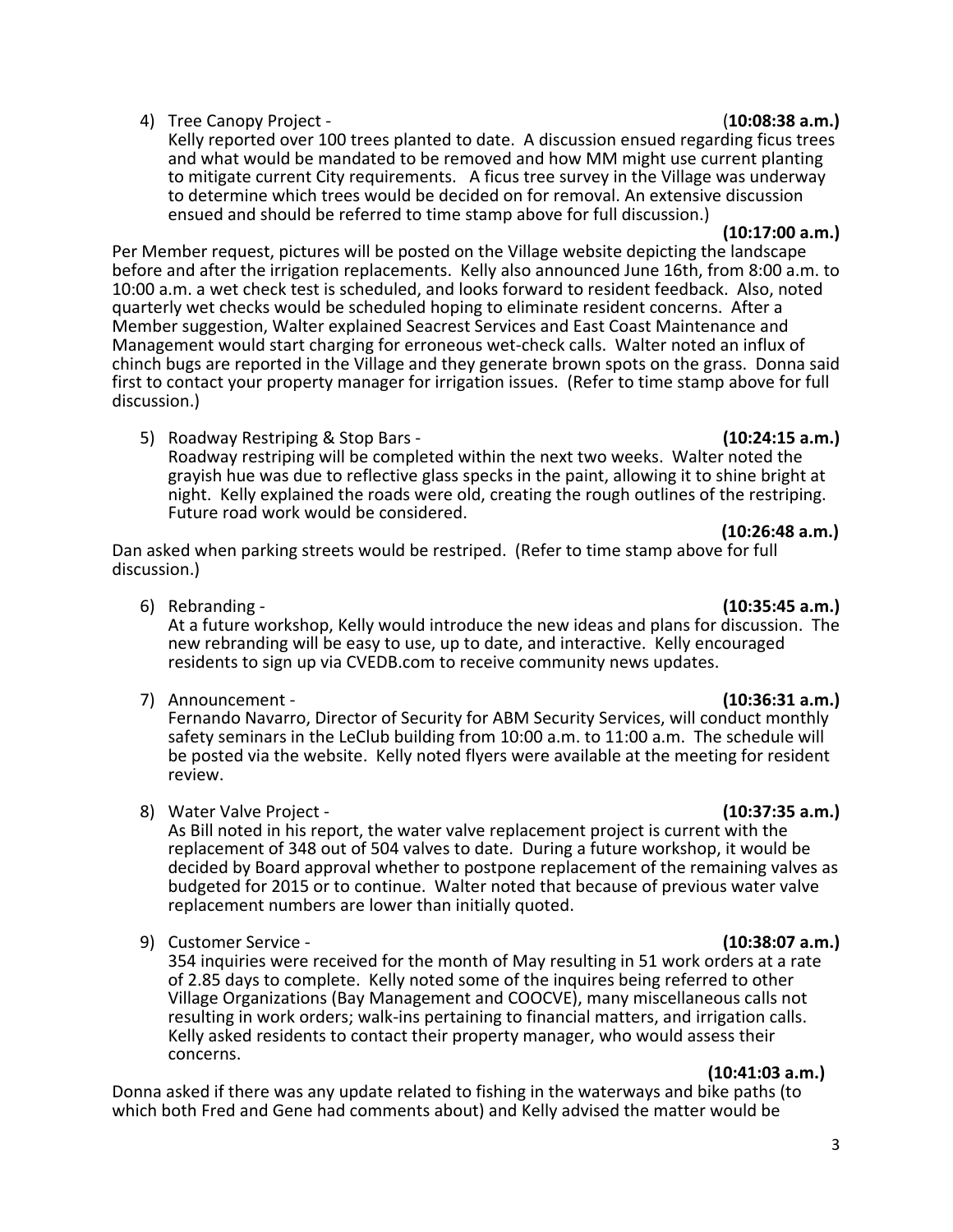discussed at next month's meeting. Again, addressed concerns the residents were experiencing issues with Comcast, and Kelly explained the matters were being escalated due to issues with Comcast. (Refer to time stamp above for full discussion.)

**Unfinished -** None

**New -** None

# **Announcements: (10:57:11 a.m.)**

The next meeting is scheduled for July 16, 2015, at 9:30 a.m.

# **Member Comments: (10:57:30 a.m.)**

Danielle wanted to report the safety concern regarding speeding of the buses and wanted them monitored. Kelly took the matter under advisement. Secondly, Danielle pointed out faded stop signs are present in the Village; Walter advised that was an ongoing issue and to report such findings as needed. Danielle wanted to know if the City of Deerfield had made progress related to the pending dumpster issues.

Michael questioned the City's recycling policy pickup. (Refer to time stamp above for full discussion.)

# **Open Mic: (11:12:02 a.m.)**

Rhonda Pitone - 208 Newport L, Director - Noted the east and west side of her building had indentation around the water valve replacements. Also, wanted to know why the metal casings were not replaced around the PVC pipes. Both Lori and Kelly addressed her comment. Additionally, she expressed gratitude for the new tree plantings. Disagreed buses weren't speeding, and did not find it necessary to lower the bus lift for every stop.

Susan Smith - 3062 Ventnor P - Pointed out the bus step also benefited short people; has witnessed busses speeding; suggested busses run hourly. Also, addressed recent hit-and-runs within the village and reminded residents to be careful.

Laura Routburg - 111 Upminster E - Appreciated the new tree plantings and took notice of other people's positive experience while out walking in the community, and desired the healthy ficus trees remain in the Village, felt the integrity and look of Village is so important and thanked the Board for their service.

# **Bill Morse exits dais (11:27:40 a.m.)**

Richard Kasnove - 126 Lyndhurst F - Wanted to know if a consideration of adding air shocks to the buses was considered. Kelly took the matter under recommendation. Noted his building also had been experiencing Comcast issues and offered his assistance.

Mel Nass - 3081 Oakridge U & Area Chair - Mentioned solutions and suggestions to control the waterways growth in the Village.

# **Adjourn: (11:34:26 a.m.)**

Meeting was adjourned at 11:34 a.m.

(For greater detail, those wishing to hear all comments, discussions, and debates are encouraged to view the meeting video in its entirety or by using the time markers above on [www.cvedb.com.](http://www.cvedb.com/) Meetings may also be viewed on our Community TV Channel 98.)

**Business: (10:57:07 a.m.)**